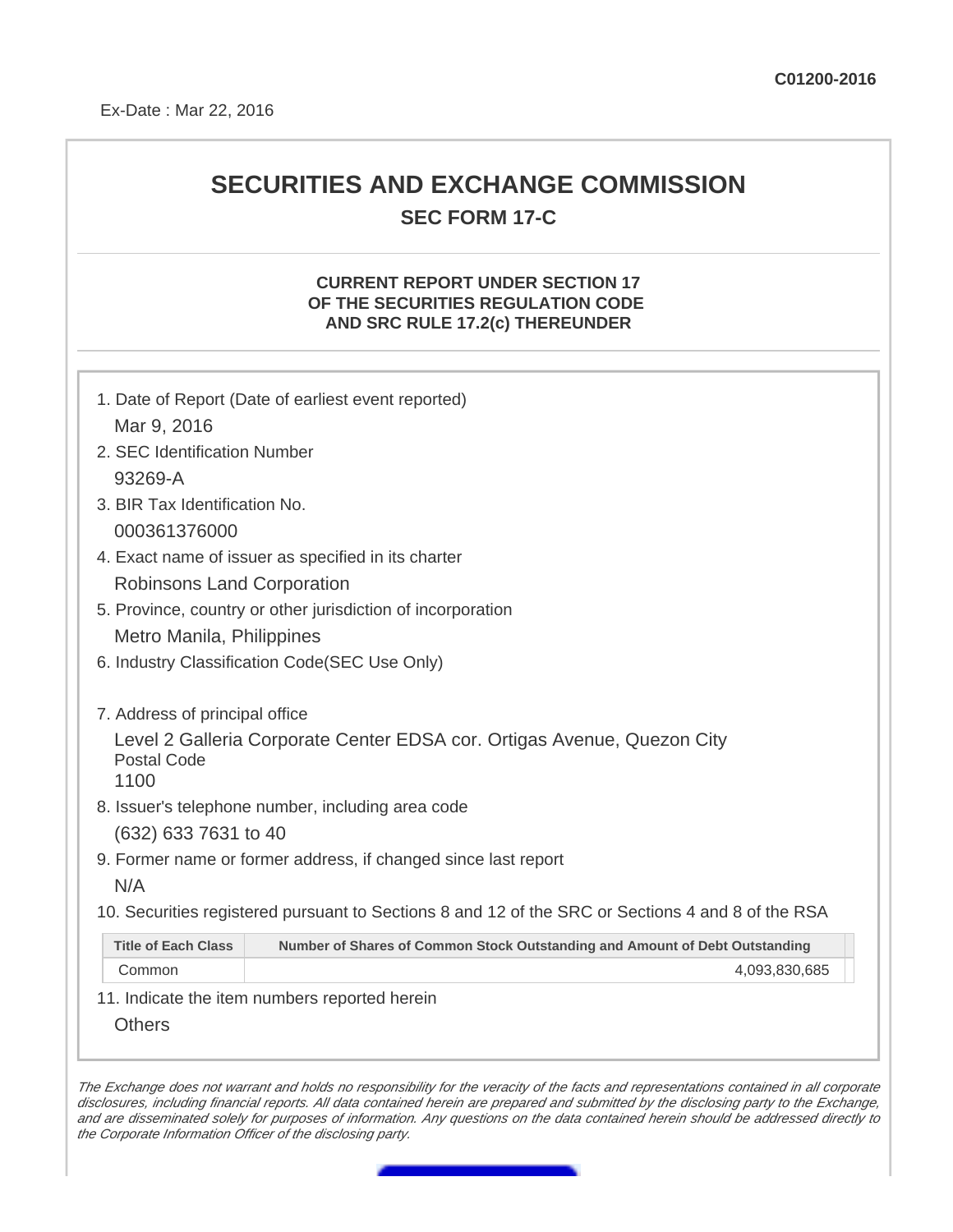

**PSE Disclosure Form 6-1 - Declaration of Cash Dividends References: SRC Rule 17 (SEC Form 17-C) and Sections 6 and 4.4 of the Revised Disclosure Rules**

**Subject of the Disclosure**

Notice of cash dividend declaration

**Background/Description of the Disclosure**

The Board of Directors of Robinsons Land Corporation (the "Corporation") approved on March 9, 2016 the declaration of a cash dividend in the amount of Thirty Six Centavos (P0.36) per share from the unrestricted earnings of the Corporation as of September 30, 2015, to all stockholders of record as of March 29, 2016 and payable on April 22, 2016.

## **Type of Securities**

**☑** Common

□ Preferred 0

□ Others 0

## **Cash Dividend**

| Date of Approval by<br><b>Board of Directors</b>                           | Mar 9, 2016       |
|----------------------------------------------------------------------------|-------------------|
| <b>Other Relevant</b><br><b>Regulatory Agency, if</b><br>applicable        | N/A               |
| Date of Approval by<br><b>Relevant Regulatory</b><br>Agency, if applicable | N/A               |
| <b>Type (Regular or</b><br>Special)                                        | Regular           |
| <b>Amount of Cash</b><br><b>Dividend Per Share</b>                         | P <sub>0.36</sub> |
| <b>Record Date</b>                                                         | Mar 29, 2016      |
| <b>Payment Date</b>                                                        | Apr 22, 2016      |